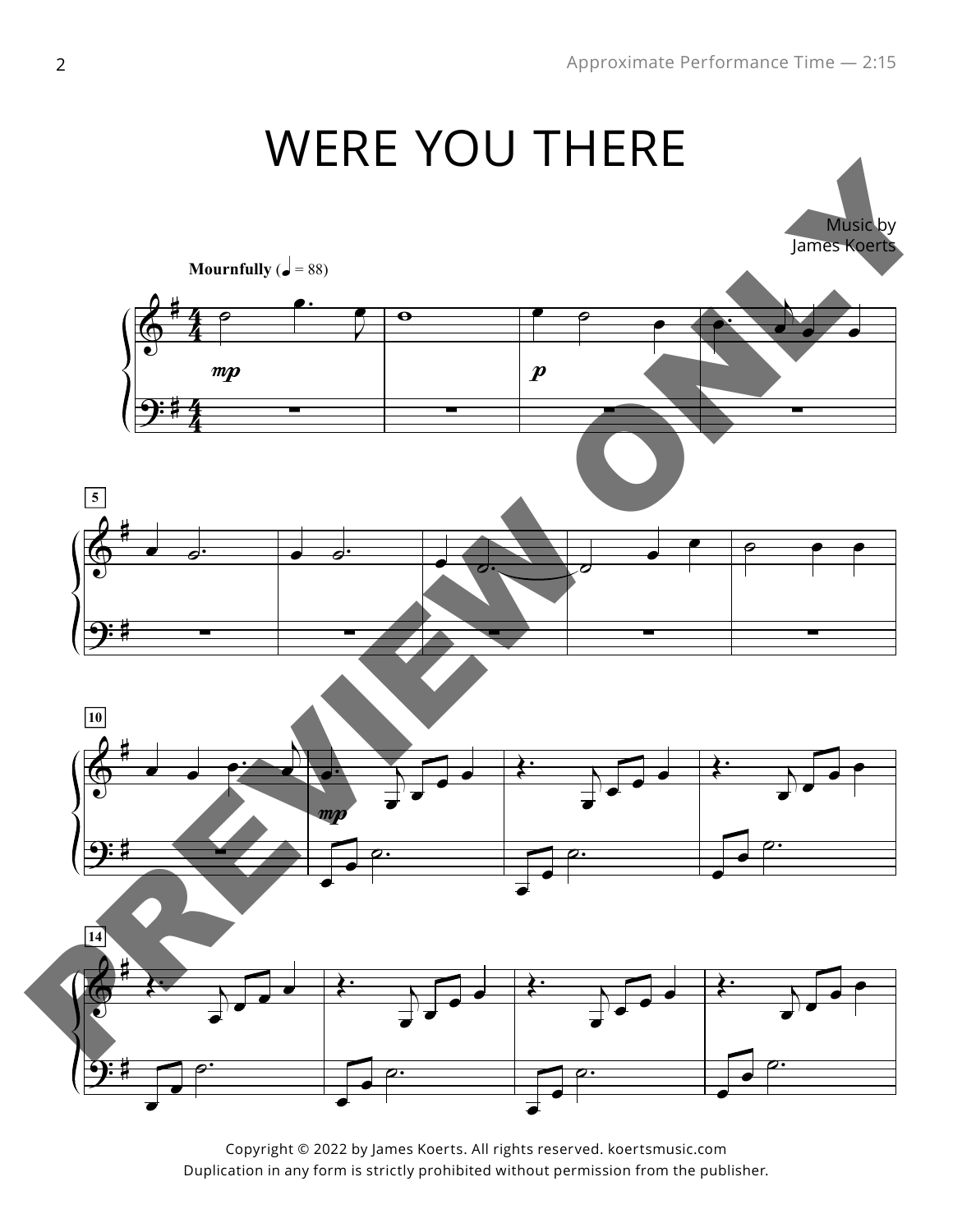## JESUS PAID IT ALL



Copyright © 2022 by James Koerts. All rights reserved. koertsmusic.com Duplication in any form is strictly prohibited without permission from the publisher. Words by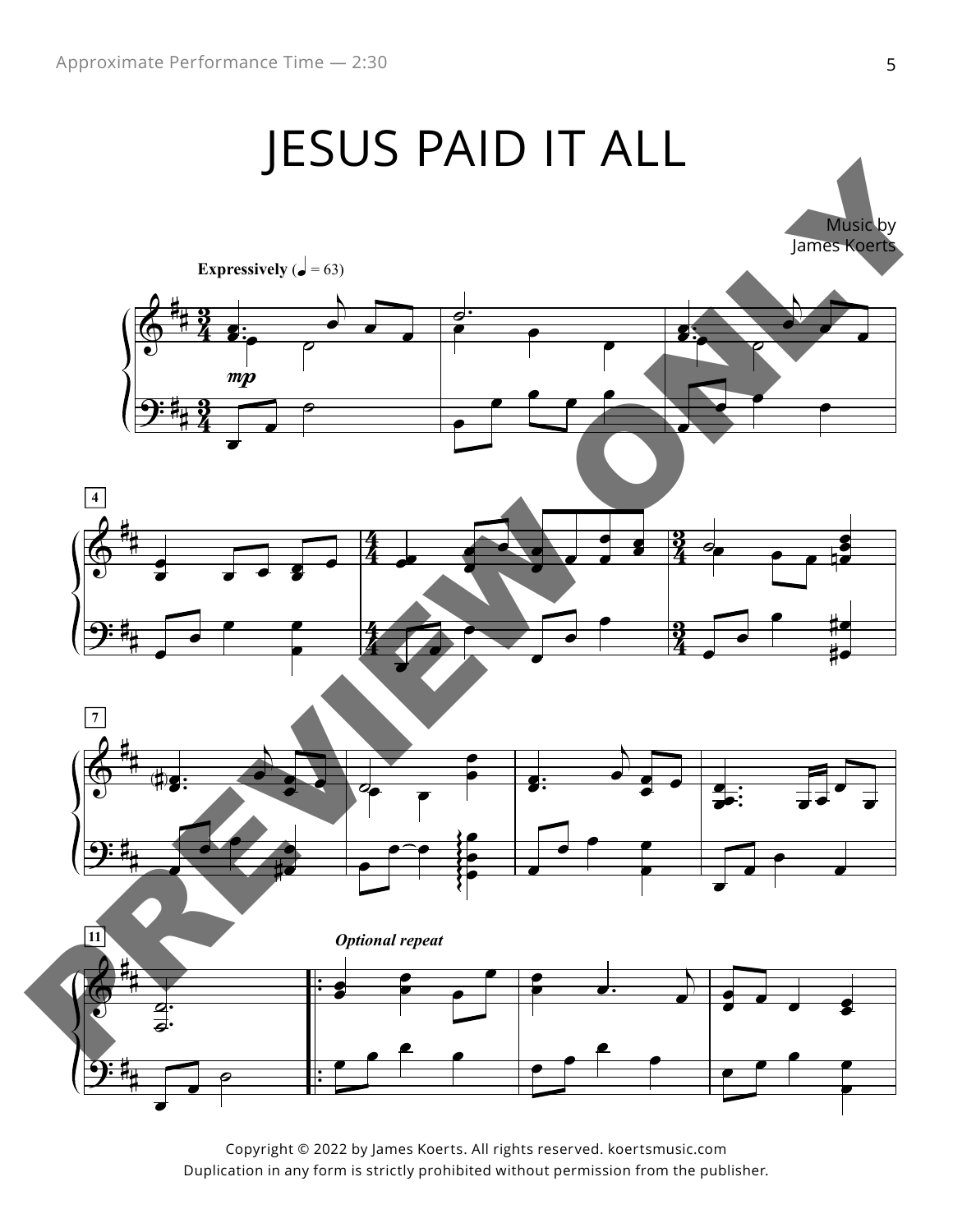

Copyright © 2022 by James Koerts. All rights reserved. koertsmusic.com Duplication in any form is strictly prohibited without permission from the publisher.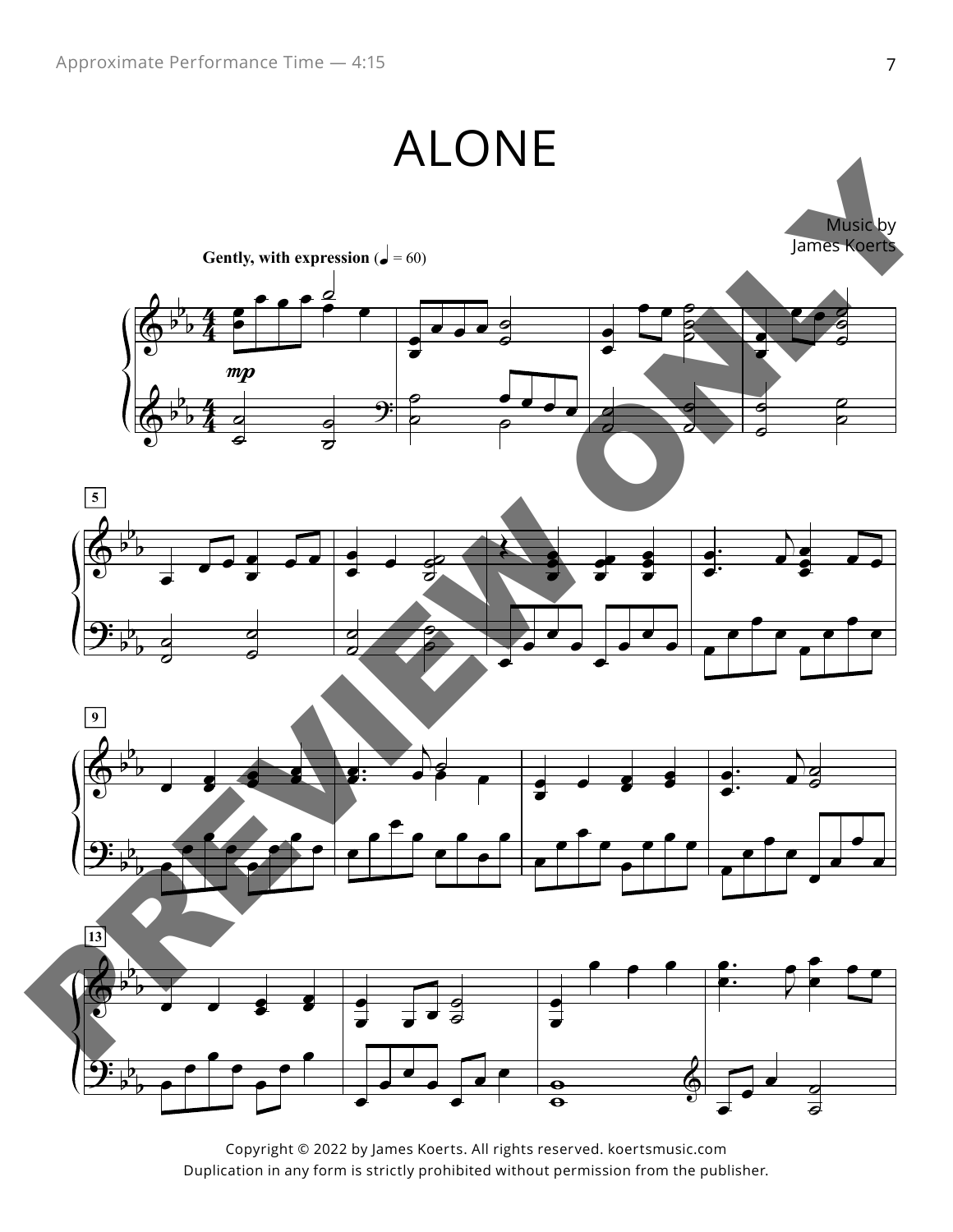## O SACRED HEAD NOW WOUNDED



Duplication in any form is strictly prohibited without permission from the publisher.

 $\blacksquare$